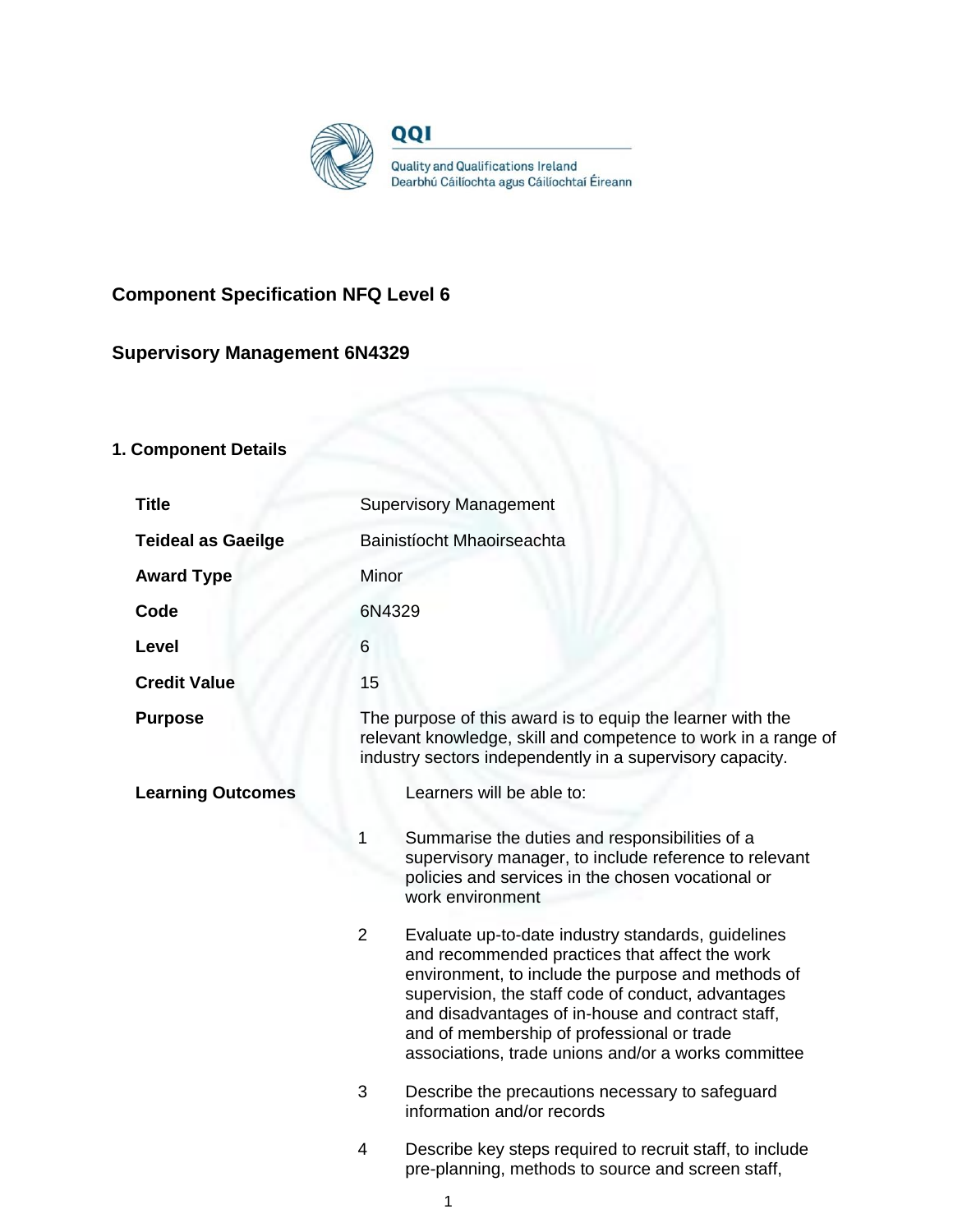use of an application form to shortlist candidates, and the benefits of a chosen approach

- 5 Analyse the risks for which adequate insurance cover is recommended
- 6 Draft a range of procedures for work-related activities, to include lines of communication with clients, colleagues and other relevant parties, procedures for maintaining effective standards of service, criteria for staff recruitment, criteria for supervisory procedures
- 7 Devise a system for maintaining work-related records, to include operational records, a work roster for operational staff, and a maintenance schedule for equipment and vehicles
- 8 Prepare a departmental budget, to include details of planned spending under a number of headings and of contingency spending
- 9 Train staff, drawing on up-to-date industry standards in training using appropriate aids and supporting material, and assessing the suitability of individuals during the training session
- 10 Carry out staff evaluations to include achievement of objectives, feedback on performance, identification of opportunities for personal development.

#### **Assessment**

**General Information** All assessment should be planned in accordance with the programme assessment strategy developed as part of the programme submission for validation. See **Policies and Criteria for Validation of Programmes.** Assessment should be undertaken consistently and reflect current assessment guidelines. See [www.qqi.ie.](http://www.qqi.ie/) 

> All FET assessment is criterion referenced. Successful achievement of the award is based on learners attaining the required standards of knowledge, skill or competence consistent with the **minimum intended programme learning outcomes**.

The techniques set out below are considered the optimum approach to assessment for this component. In exceptional circumstances providers may identify alternative assessment techniques through the provider's application for programme validation which are reliable and valid but which are more appropriate to their context.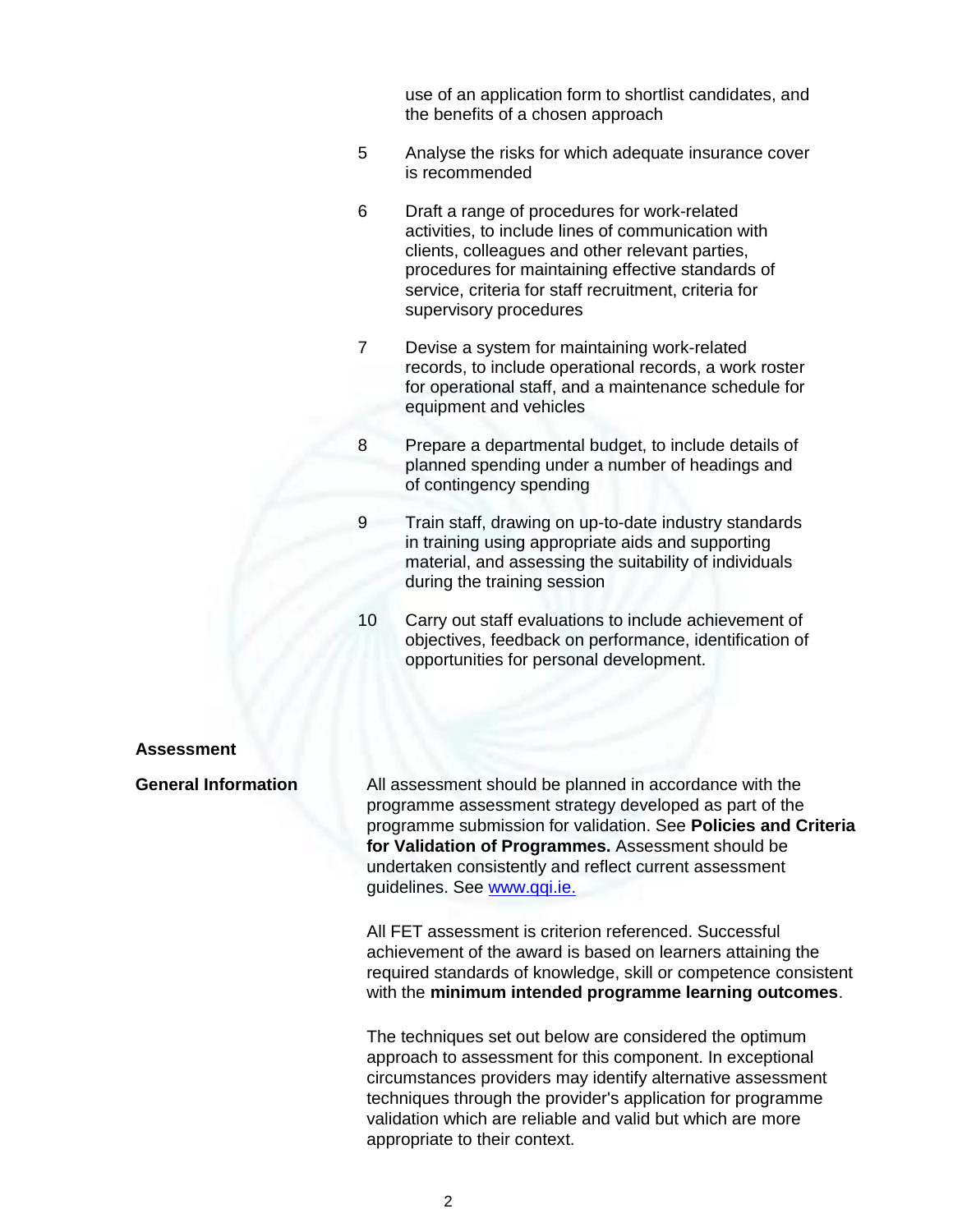Assessment of a number of components may be integrated across programmes for delivery, provided that the learning outcomes of each minor award are assessed.

Group or team work may form part of the assessment, provided each learner's achievement is separately assessed.

All providers are required to submit an assessment plan as part of their application for programme validation. Assessment Plans will include information relating to scheduling and integration of assessment. See current FET validation guidelines at [www.qqi.ie.](http://www.qqi.ie/)

**Assessment Techniques** In order to demonstrate that they have reached the standards of knowledge, skill and competence identified in all the learning outcomes, learners are required to complete the assessment(s) below.

> The assessor is responsible for devising assessment instruments (e.g. project and assignment briefs, examination papers), assessment criteria and mark sheets, consistent with the techniques identified below and QQI's assessment requirements.

Programme validation will require providers to map each learning outcome to its associated assessment technique. All learning outcomes **must** be assessed and achieved in accordance with the **minimum intended module learning outcomes** set out in the validated programme.

Skills Demonstration 60% Portfolio / Collection of Work 40%

### **Description**

#### **Skills Demonstration**

*A skills demonstration is used to assess a wide range of practical based learning outcomes including practical skills and knowledge. A skills demonstration will require the learner to complete a task or series of tasks that demonstrate a range of skills.*

### **Portfolio / Collection of Work**

*A portfolio or collection of work is a collection and/or selection of pieces of work produced by the learner over a period of time that demonstrates achievement of a range of learning outcomes. The collection may be*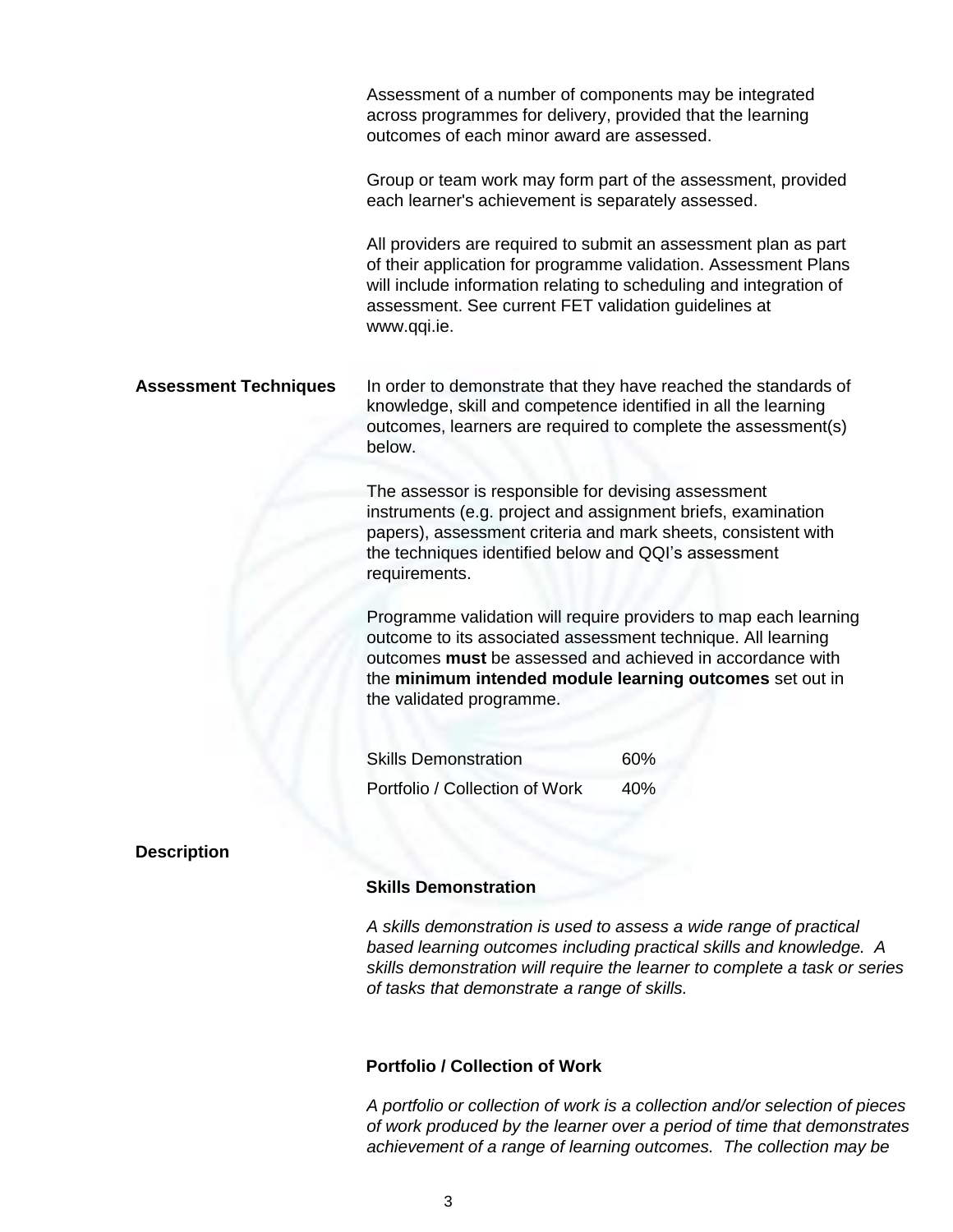*self-generated or may be generated in response to a particular brief or tasks/activities devised by the assessor.*

| <b>Recognition of Prior</b><br><b>Learning (RPL)</b> | To support the development and implementation of RPL with<br>regard to access, granting credit/exemptions and achievement of<br>awards/parts of awards, providers should refer to QQI's<br>Statutory Guidelines for Quality Assurance, the Policies and<br>Criteria for Validation of Programmes and the Principles and<br><b>Operational Guidelines for the Recognition of Prior Learning</b><br>in Further and Higher Education and Training available at<br>www.qqi.ie |            |
|------------------------------------------------------|---------------------------------------------------------------------------------------------------------------------------------------------------------------------------------------------------------------------------------------------------------------------------------------------------------------------------------------------------------------------------------------------------------------------------------------------------------------------------|------------|
| Grading                                              | Pass                                                                                                                                                                                                                                                                                                                                                                                                                                                                      | 50% - 64%  |
|                                                      | Merit                                                                                                                                                                                                                                                                                                                                                                                                                                                                     | 65% - 79%  |
|                                                      | <b>Distinction</b>                                                                                                                                                                                                                                                                                                                                                                                                                                                        | 80% - 100% |
|                                                      |                                                                                                                                                                                                                                                                                                                                                                                                                                                                           |            |
| <b>Specific Validation</b><br><b>Requirements</b>    | There are no specific validation requirements                                                                                                                                                                                                                                                                                                                                                                                                                             |            |
| <b>Supporting</b><br><b>Documentation</b>            | None                                                                                                                                                                                                                                                                                                                                                                                                                                                                      |            |
| <b>Access</b>                                        | To access programmes leading to this award the learner should<br>have reached the standards of knowledge, skill and competence<br>associated with the preceding level of the National Framework of<br>Qualifications. This may have been achieved through a formal<br>qualification or through relevant life and work experience.                                                                                                                                         |            |
| <b>Transfer</b>                                      | Successful completion of this component award enables the<br>learner to transfer to programmes leading to other certificates<br>where this component is a mandatory or an elective requirement.                                                                                                                                                                                                                                                                           |            |

## **2. FET Award Standards**

QQI award standards are determined within the National Framework of Qualifications (NFQ), [http://www.nfq-qqi.com.](http://www.nfq-qqi.com/) QQI determines standards for the education and training awards that it makes itself and that are made by providers to whom it has delegated authority to make an award. Providers offering programmes leading to QQI awards **must** have their programme(s) validated in accordance with current validation policy (see [www.qqi.ie\)](http://www.qqi.ie/).

Award standards are designed to be consistent with the NFQ's award classes i.e. major, special purpose, supplemental and minor awards. They are expressed in terms of **learning outcomes**  i.e. concise statements of what the learner is expected to know or be able to do in order to achieve a particular award. Learning outcomes for FET awards are contained within the associated specifications:

AWARD CLASS STANDARDS AWARDS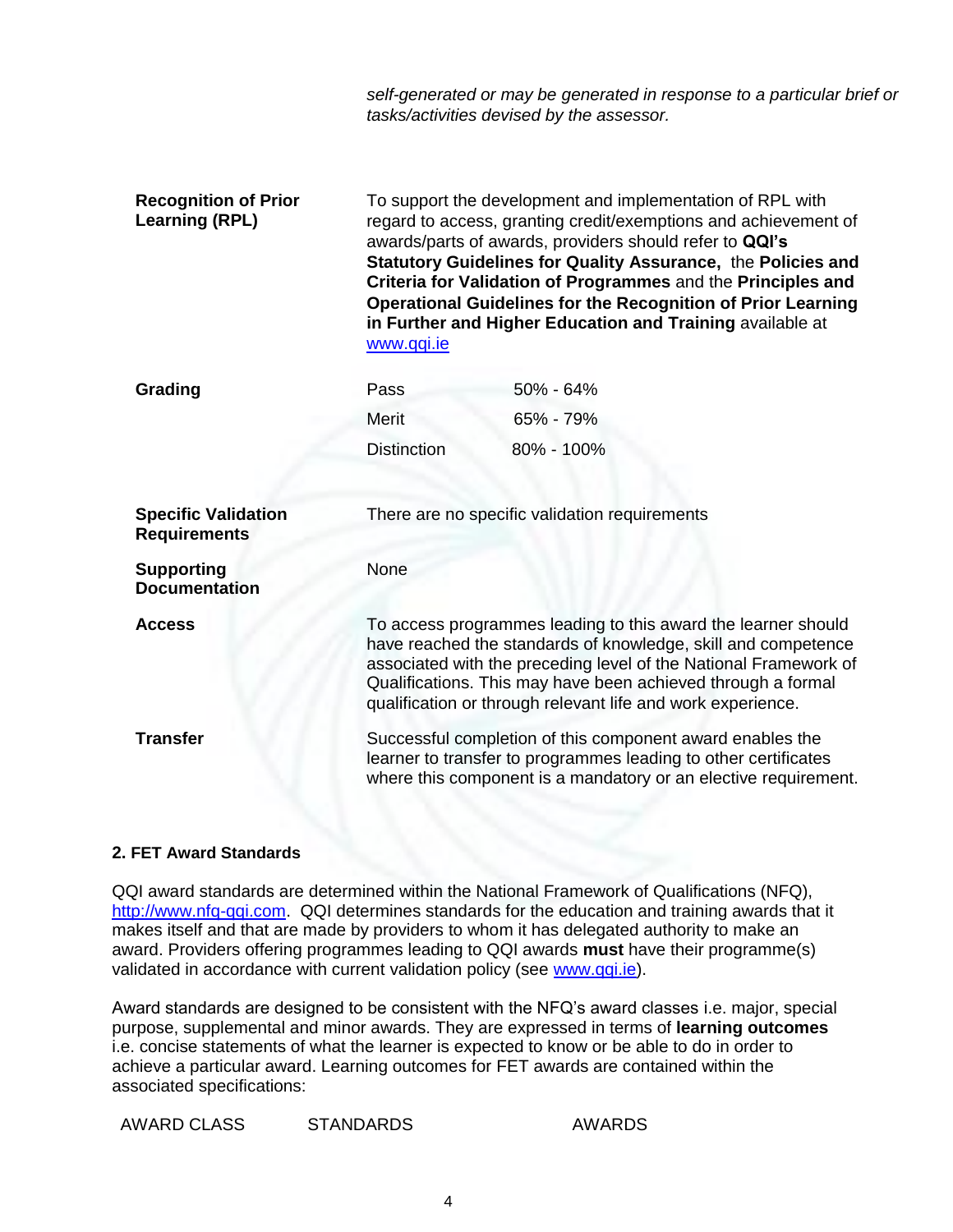| Major Award            | <b>Certificate Specification</b>      | Certificate (Levels 1 to 5)<br>Advanced Certificate (Level 6) |
|------------------------|---------------------------------------|---------------------------------------------------------------|
| Supplemental Award     | <b>Supplemental Specification</b>     | <b>Supplemental Certificate</b><br>(Level 3 to 6)             |
| <b>Special Purpose</b> | <b>Specific Purpose Specification</b> | <b>Specific Purpose Certificate</b><br>(Levels 3 to 6)        |
| Minor Award            | <b>Component Specification</b>        | <b>Component Certificate</b><br>(Levels $1$ to $6$ )          |

Award standards are thresholds, they describe standards of knowledge, skill or competence to be acquired, and where appropriate, demonstrated, by a learner before an award may be made.

Award standards will be reviewed from time to time as necessary. Minor changes may be made by the QQI executive outside the review cycle where necessary. Changes to standards are published on QQI's website. Providers with validated programmes and providers with delegated authority to make awards are responsible for monitoring relevant standards and making necessary responses to changes.

## **3. FET Credit**

Every FET certificate and component specification includes an FET credit value (Table 1). FET credit is quantified in multiples of 5 FET credits (up to 50 hours of learner effort). Learner effort is based on the time taken by typical learners at the level of the award to achieve the learning outcomes for the award. It includes all learning time involved including: guided learning hours, self-directed learning and assessment.

### **Table 1: FET Credit Values**

| <b>NFQ</b><br>Level | <b>Major Awards</b><br><b>Credit Values</b> | <b>Default Credit</b><br><b>Values Minor</b><br>Awards | <b>Other Permitted</b><br><b>Minor Award</b><br><b>Credit Values</b> | Special Purpose and<br>Supplemental Award<br><b>Credit Value Ranges</b> |
|---------------------|---------------------------------------------|--------------------------------------------------------|----------------------------------------------------------------------|-------------------------------------------------------------------------|
|                     | 20                                          | 5                                                      | 10                                                                   |                                                                         |
| 2                   | 30                                          | 5                                                      | 10                                                                   |                                                                         |
| 3                   | 60                                          | 10                                                     | 5,20                                                                 | $>5$ and $< 60$                                                         |
| $\overline{4}$      | 90                                          | 10                                                     | 5,15,20                                                              | $>5$ and $<$ 90                                                         |
| -5                  | 120                                         | 15                                                     | 5,10,30                                                              | $>5$ and $< 120$                                                        |
| 6                   | 120                                         | 15                                                     | 5,10,30                                                              | >5 and <120                                                             |

## **Guide to Level**

Learning outcomes at this level include a comprehensive range of skills which may be vocationally-specific and/or of a general supervisory nature, and require detailed theoretical understanding. The outcomes also provide for a particular focus on learning skills. The outcomes relate to working in a generally autonomous way to assume design and/or management and/or administrative responsibilities. Occupations at this level would include higher craft, junior technician and supervisor.

| <b>Strand</b> | Sub-strand | <b>Nature of learning</b> |
|---------------|------------|---------------------------|
|---------------|------------|---------------------------|